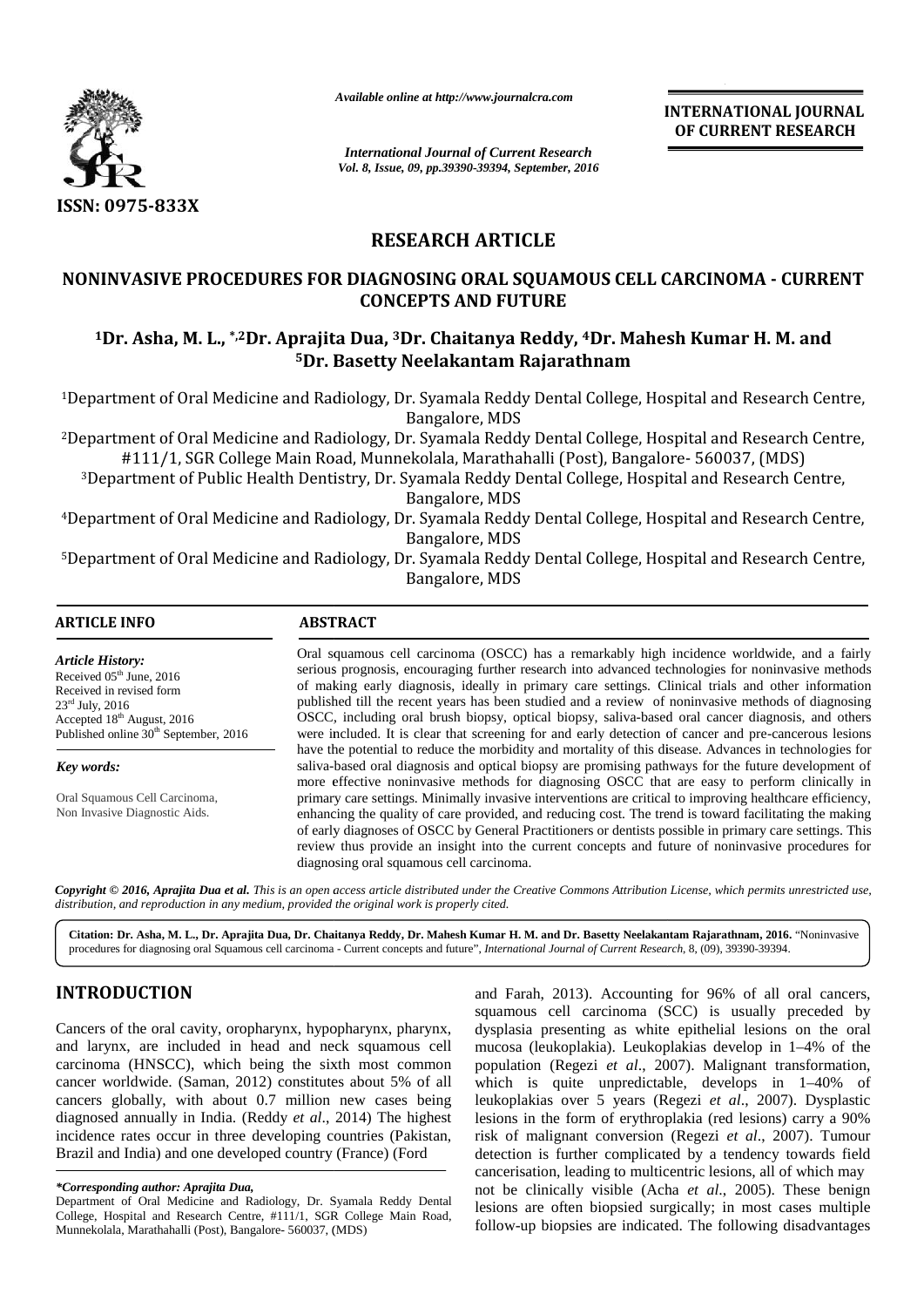of surgical biopsies can discourage patients from agreeing to  $\bullet$ further diagnostic biopsies: (i) fear and stress; (ii) pain and damage to healthy tissue; (iii) risk of infection; (iv) temporary disability and discomfort; and (v) cosmetic concerns. This warrants the need for noninvasive methods for diagnosing OSCC are summarised in List 1. (Omar, 2015) Despite significant advances in cancer treatment, early detection of cancer and its curable precursors remains the best way of optimising patient survival and quality of life. Advancements in diagnosis and detection for oral cancer have been listed in List 2. (Renuka Verma *et al*., 2015) further diagnostic biopsies: (i) fear and stress; (ii) pain and<br>damage to healthy tissue; (iii) risk of infection; (iv) temporary<br>disability and discomfort; and (v) cosmetic concerns. This significant advances in cancer treatment, early<br>cancer and its curable precursors remains the<br>optimising patient survival and quality of life.<br>in diagnosis and detection for oral cancer have<br>List 2. (Renuka Verma *et al.* 

#### **Light induced fluorescence spectroscopy spectroscopy**

When cells interact with light they become excited and re-emit light of varying colours (fluorescence) and this can be detected by sensitive spectrometers. All tissues fluoresce due to the presence of fluorescent chromophores (fluorophores) within them. FS can detect these substances and provide characteristic spectra that reflect biochemical changes occurring within the tissue. The resultant spectra not only detect the fluorescence but also are sensitive to the cellular components that absorb light, eg. haemoglobin. (Sharwani *et al*., 2006) The commonly detected fluorophores include NADH, collagen, elastin and cofactors such as flavins (FAD, FMN) (Bigio and Bown, 2004). The fluorescence can either occur as autofluorescence (induced by UV light), or as a laser-induced phenomenon and may also be enhanced by either topical or systemic application of 5- No aminolaevulinic acid (5-ALA) and can be used for single-point or imaging measurements. 5-ALA is a precursor of the Disa fluorescent photosensitiser, protoporphyrin IX (PpIX), and can be administered systemically or applied topically to the oral L mucosa and facial skin. (Sharwani *et al*., 2006) A schematic diagram representing the light induced fluorescent<br>spectroscope is shown in Figure 1. spectroscope is shown in Figure 1. can detect these substances and provide characteristic<br>nat reflect biochemical changes occurring within the<br>he resultant spectra not only detect the fluorescence<br>are sensitive to the cellular components that absorb<br>haemogl photosensitiser, protoporphyrin IX (PpIX), and can<br>ered systemically or applied topically to the oral Low<br>I facial skin. (Sharwani *et al.*, 2006) A schematic spec

| <b>Clinical Methods</b>                                                                              | Saliva-based oral              |
|------------------------------------------------------------------------------------------------------|--------------------------------|
| Vital staining - Toluidine Blue/Lugol's                                                              | cancer diagnostics             |
| lodine                                                                                               | Molecular Methods              |
| Chemiluminescence: vizilite                                                                          | DNA Ploidy &                   |
| Cral CDx                                                                                             | Quantification of              |
| <b>Visualization Adjuncts Tissue Auto</b>                                                            | nuclear DNA                    |
| fluorescence                                                                                         | content                        |
| VELscope                                                                                             | Tumor Markers & Bio            |
| In Vivo Confocal Microscopy                                                                          | Markers                        |
| Photo diagnosis<br>Auto fluorescence Spectroscopy<br>Fluorescence Photography<br>Narrow band imaging | PCR Based diagnostic<br>cricis |

**List 1: Summary of the most common non-invasive methods for diagnosing oral squamous cell carcinoma**

| <b>SPECTROSCOPY</b>                                                | <b>IMAGING</b>                                                                                  |
|--------------------------------------------------------------------|-------------------------------------------------------------------------------------------------|
| $\blacktriangleright$ Light-induced                                | <b>TECHNIQUES</b>                                                                               |
| fluorescence<br>spectroscopy                                       | > Photoacoustic imaging<br>$\geq$ 2nd harmonic generation<br>$\triangleright$ Teraherlz imaging |
| $\blacktriangleright$ Flastic scattering<br>spectroscopy           |                                                                                                 |
| $\triangleright$ Orthogonal polarization<br>spectral (OPS) imaging |                                                                                                 |

**List 2: Advancements in diagnosis and detection for oral cancer**

- Dysplastic and malignant tissues, have a different spectral characteristics, tend to have increased red fluorescence and decreased green fluorescence.
- Significant increase in the red/green fluorescence ratio Significant increase in the red/green fluorescence ratio is an accurate predictor of dysplasia and malignancy. (Sharwani *et al*., 2006) *al*.,



**Figure 1. Schematic diagram showing the light induced 1.spectroscopic technique**

#### **Advantages:**

Noninvasive method with a high level of specificity

#### **Disadvantage:**

Low sensitivity has been reported for fluorescence spectroscopy (Sharwani *et al*., 2006)

#### **Elastic Scattering Spectroscopy Spectroscopy**

Elastic Scattering Spectroscopy (ESS) is an emerging technique that generates a wavelength dependant spectrum that reflects structural and morphological change within tissues. Elastic scattering implies that the light returns with the same kinetic energy as the incident photons. The incident light can undergo single, or more commonly, multiple scattering events before being collected again at the same surface by an optical probe and the resulting data is analysed. The acquired data reflects both the scattering and absorptive properties of that tissue. (Bigio and Mourant, 1997) This scattering process has been shown to occur at gradients in the optical index of refraction resulting from differences in densities that occur at a been shown to occur at gradients in the optical index of refraction resulting from differences in densities that occur at a cellular and sub-cellular level. The structures that induce the scattering (collectively known as scattering centres) are the nucleus, chromatin concentration, and sub-cellular organelles; other scattering centres include structural proteins, lipids and erythrocytes. ESS has been shown to be sensitive to nuclear erythrocytes. ESS has been shown to be sensitive to nuclear size, chromatin content and nuclear/cytoplasmic ratio which are all criteria that the histopathologist looks for when establishing malignancy within a tissue (Mourant *et al*., 1998; Perelman *et al*., 1997; Wallace and Van Dam, 2000; Mourant *et al.*, 2000; Drezek, 2003). It has an advantage of being simple non invasive method of tissue interrogation. ESS has been shown to be sensitive to nuclear size, chromatin content and nuclear/cytoplasmic ratio which are all criteria that the histopathologist looks for when establishing malignancy within (i) for and strengt (ii) pain ind (i) and carcinomadia the strength carcinomation in the extended point of  $\theta$  carcinomation (ii) energy in the strength control of  $\theta$  carcinomation (iii) and the strength control of  $\theta$ technique that generates a wavelength dependant spectrum that reflects structural and morphological change within tissues. Elastic scattering implies that the light returns with the same kinetic energy as the incident phot cellular and sub-cellular level. The structures that induce the scattering (collectively known as scattering centres) are the nucleus, chromatin concentration, and sub-cellular organelles; other scattering centres include when the probability distribution of the current control of the splassical state is a subsequent of the current of the current of the current of the current of the current of the current of the current of the current of t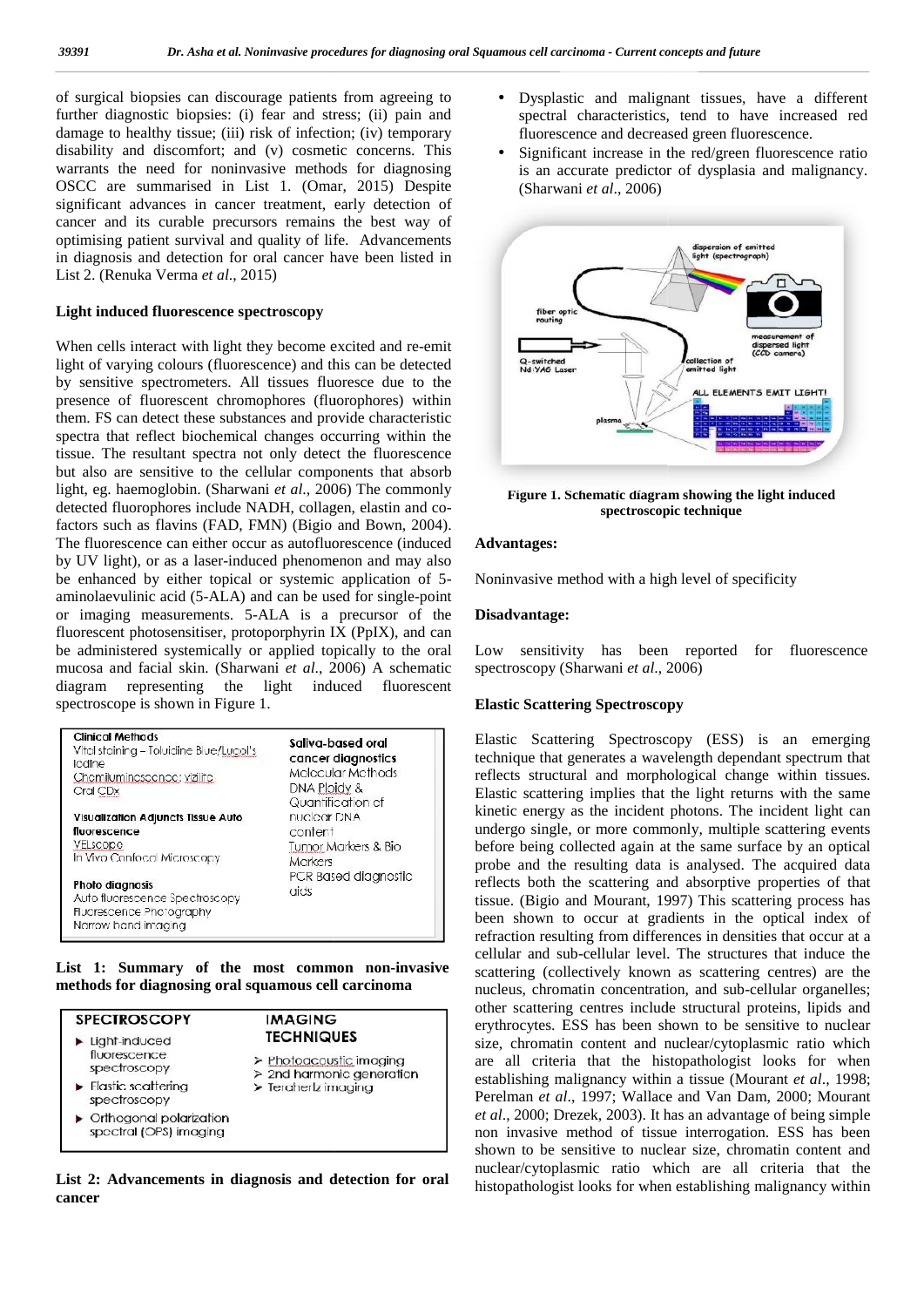a tissue. (Sharwani *et al*., 2006) In one study, sensitivity of 72.7% and specificity of 75% were obtained after assessment of clinically suspicious oral lesions in 25 patients, uaing ESS and the spectra could be combined as a result of analysing different anatomical sites. (Sharwani et al., 2006) Assessment it of nodal metastases using ESS had a sensitivity of 98% and of nodal metastases using ESS had a sensitivity of 98% and precificity of 68%, but false positives were found in 40.5%. (Jerjes *et al*., 2004) *al*72.7% and specificity of 75% were obtained after assessment<br>of clinically suspicious oral lesions in 25 patients, uaing ESS<br>and the spectra could be combined as a result of analysing

#### **Orthogonal polarization spectral (OPS) imaging imaging**

Quantitative and qualitative analysis of tumor vasculature is of paramount importance for the assessment of microvascular Quantitative and qualitative analysis of tumor vasculature is of<br>paramount importance for the assessment of microvascular<br>function and for the development of novel anti-vascular strategies. (Pahernik *et al.*, 2002) In vivo and in vitro studies have shown that tumor growth is dependent upon neovascularization. (Folkman, 1990; Folkman, 1995; Srivastava *et al*., 1986; Weidner, 1993) In order for this process to take place, tumors produce growth factors which stimulate the proliferation, migration and differentiation of endothelial cells. (Petruzzelli, 1996) In several tumor systems, the degree of angiogenesis can be correlated with tumor aggressiveness and clinical outcome. Moreover, targeting the angiogenic pathway of tumors could be an important development for more effective treatment strategies.( O'Reilly *et al*., 1996) Recently a new in vivo microscopic technique, called orthogonal polarization spectral (OPS) imaging, has been introduced to the clinical observation of the human microcirculation allowing first time observations of a large number of microcirculatory properties in human health and disease. (De Backer *et al*., 2002; Groner *et al*., 1999; disease. (De Backer *et al.*, 2002; Groner *et al.*, 1999; Lindeboom *et al.*, 2005; Mathura *et al.*, 2001; Pennings *et al.*, 2004; Spronk *et al*., 2002) Polarized light (550 ± 70 nm) 2004; Spronk *et al.*, 2002) Polarized light  $(550 \pm 70 \text{ nm})$ <br>traveling through a light guide and passing through a series of lenses is absorbed by hemoglobin (Hb) in erythrocytes and thus projecting an image of circulating dark bodies flowing through tissue vasculature. The light wavelength of  $550 \pm 70$  nm is the isobestic point for Hb. Through the use of this spectroscopic isobestic method, OPS imaging technology produces high contrast method, OPS imaging technolog<br>images of the microcirculation. neovascularization. (Folkman, 1990; Folkman, 1995;<br>Srivastava *et al.*, 1986; Weidner, 1993) In order for this<br>process to take place, tumors produce growth factors which<br>stimulate the proliferation, migration and different the ial cells. (Petruzzelli, 1996) In several tumor systems,<br>degree of angiogenesis can be correlated with tumor<br>essiveness and clinical outcome. Moreover, targeting the<br>ogenic pathway of tumors could be an important<br>lopme modelities from the state of the boundary of the state of the control of the state of the state of the state of the state of the state of the state of the state of the state of the state of the state of the state of the s

#### **Advantages**

- This patented "virtual backlighting" technology makes it possible to visualize and measure real time images of the microcirculation, without the use of fluorescent dyes or transillumination.
- In vivo visualization of human microcirculation makes it possible to acquire high resolution images of the oral mucosa.

Megacapillaries and bleeding can be visualized in oral squamous cell image in Figure 2. The dark background in an OPS image of oral squamous carcinoma. The dark background in an OPS image of oral squamous carcinoma in Figure 3. (Lindeboom *et al*., 2006) and measure real time images of the microcirculation, without the use of fluorescent dyes or transillumination.<br>
• In vivo visualization of human microcirculation makes it possible to acquire high resolution images of the

#### **Photo acoustic imaging**

Biomedical photoacoustic (PA) imaging provides a means of visualizing the internal structure and function of soft tissues. The image contrast is provided by light-absorbing chromophores within the tissue. These may be naturally occuring, such as oxyhemoglobin and deoxyhemoglobin, or externally administered, e.g., dyes, nanoparticles, or other contrast agents. Figure 4 shows a schematic representation of its operation. (Cox *et al*., 2006) The combined ultrasound and photoacoustic imaging together with molecular specific gold nanoparticles can be used to detect cancer at an asymptomatic stage and can also be used to accurately plan and guide the photothermal therapeutic procedures and monitor the outcome. (Mallidi *et al*., 2009) nophores within the tissue. These may be naturally<br>ng, such as oxyhemoglobin and deoxyhemoglobin, or<br>ally administered, e.g., dyes, nanoparticles, or other<br>st agents. Figure 4 shows a schematic representation of<br>eration. (



Figure 2. Megacapillaries and bleeding in oral squamous cell image



**Figure 3. Notice the dark background in an OPS image of oral squamous carcinoma**



**Figure 4. Operational function of photoacoustic imaging**

#### **Advantages**

- Noninvasive diagnostic procedure
- Penetration depth achievable is more, in cms in contrast to other optical imaging modalities with a penetration of a few mms.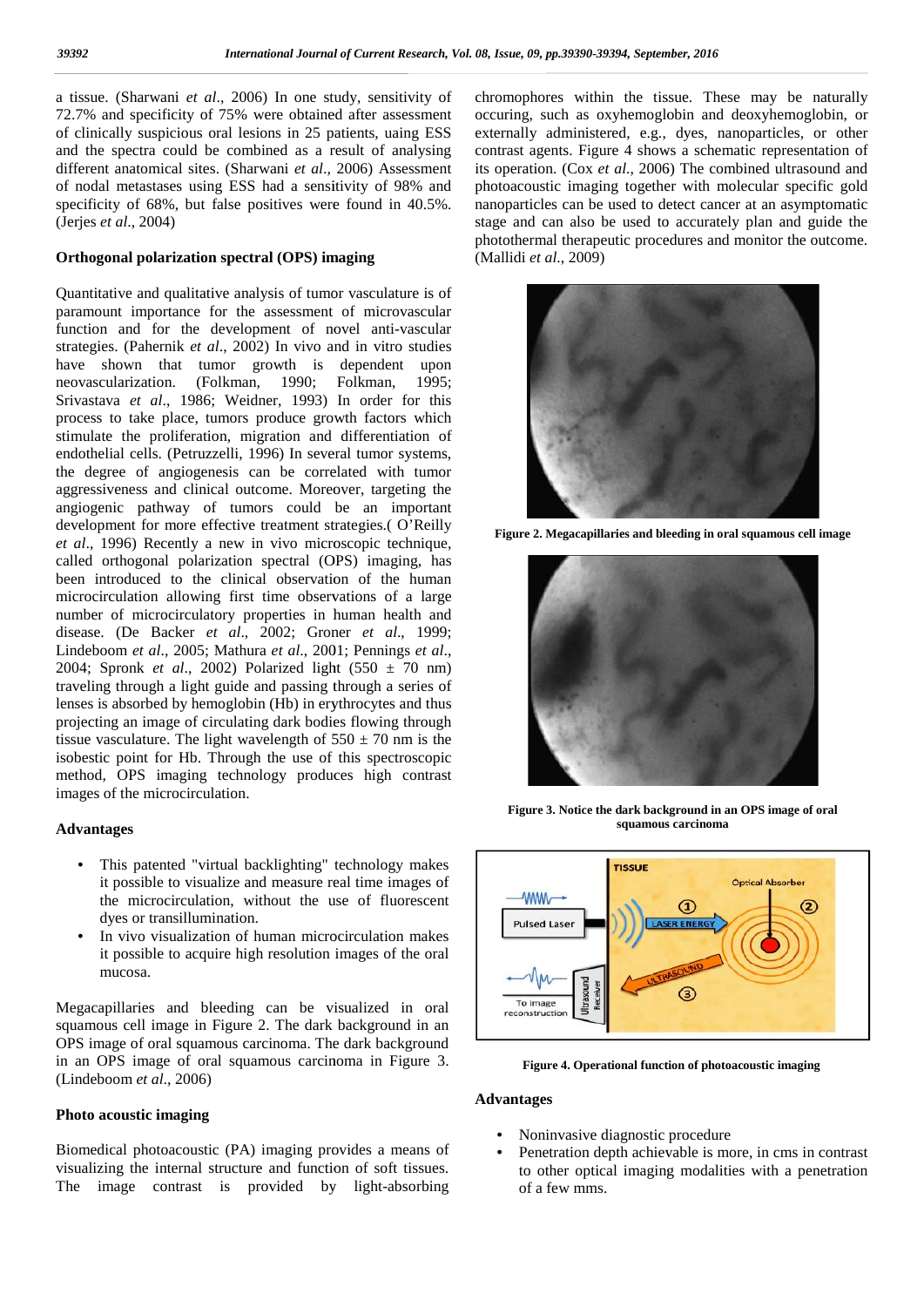#### **Disadvantage**

• Because the absorbed energy density is the product of both the absorption coefficient and the fluence, this image has the disadvantage that it provides a somewhat indirect representation of the spatial variation of the optical coefficients and therefore the structure and physiology of the tissue. (Cox *et al*., 2006)

#### **2ND harmonic generation**

The content and structure of collagen is essential in governing the delivery of therapeutic molecules in tumors. Thus, simple histological staining of tumor tissue biopsies for collagen could be used to assess the accessibility of molecular therapeutics in tumors. it is possible to optically image fibrillar collagen in tumors growing using second-harmonic generation (SHG).

#### **Advantages**

- Using this noninvasive technique, one can estimate relative diffusive hindrance, quantify the dynamics of collagen modification after pharmacologic intervention and provide mechanistic insight into improved diffusive transport
- This technology could offer basic scientists and clinicians an enhanced ability to estimate the relative penetrabilities of molecular therapeutics. (Scully *et al*., 2008)

#### **Terahertz imaging**

Terahertz (THz) imaging, which utilizes the electromagnetic radiation spectrum between 0.1 and 10 THz, has been investigated to assess its potential to diagnose cancers by measuring the water content change and cell deformation of malignant tumors or by sensing the nanoparticle probes targeted at cancerous tumors. (Pickwell *et al*., 2005)

#### **Conclusion**

Minimally invasive interventions are critical to improving healthcare efficiency, enhancing the quality of care provided, and reducing cost. The trend is toward facilitating the making of early diagnosis of OSCC by General Practitioners or dentists possible in primary care settings. These noninvasive methods for diagnosing OSCC that are easy to perform clinically in primary care settings can prove as a boon to future oral cancer diagnosis. (Omar, 2015)

### **REFERENCES**

- Acha A, Ruesga MT, Rodriguez MJ, Pancorbo MA, Aguirre JM. 2005. Applications of the oral scraped (exfoliative) cytology in oral cancer and precancer. *Med Oral Patol Oral Cir Bucal*., 2:95–102.
- Bigio I.J., S.G. Bown, 2004. Spectroscopic sensing of cancer and cancer therapy: current status of translational research, Cancer Biol. Ther. 3 (3) , 259–267, Epub March 16, 2004.
- Bigio IJ, Mourant JR. 1997. Ultraviolet and visible spectroscopies for tissue diagnostics: fluorescence

spectroscopy and elastic-scattering spectroscopy. *Phys Med Biol*., 42(5):803–14.

- Cox BT, Arridge SR, Kostli KP, Beard PC. 2006. Two dimensional quantitative photoacoustic image reconstruction of absorption distributions in scattering media by use of a simple iterative method. *ApplOpt*., 45:1866-1875.
- De Backer D, Creteur J, Preiser JC, Dubois MJ, Vincent JL. 2002. Microvascular blood flow is altered in patients with sepsis. *Am J Respir Crit Care Med*., 166:98–104.
- Drezek RA, Richards-Kortum R, Brewer MA, Feld MS, Pitris C, Ferenczy A, *et al*. 2003. Optical imaging of the cervix. *Cancer*, 98(Suppl. 9):2015–27.
- Folkman J. 1995. Angiogenesis in cancer, vascular, rheumatoid and other disease. *Nat Med*., 1:27–31.
- Folkman J. 1990. What is the evidence that tumors are angiogenesis dependent. *J Natl Cancer Inst*., 82:4–6.
- Ford P.G, Farah CS. 2013. Early detection and diagnosis of oral cancer: strategies for improvement *Journal of Cancer Policy*, 1: 2– 7.
- Groner W, Winkelman JW, Harris AG, *et al*. 1999. Orthogonal polarization spectral imaging: a new method for study of the microcirculation. *Nat Med*., 5:1209–12.
- Jerjes W, Swinson B, Pickard D, *et al*. 2004. Detection of cervical intranodal metastasis in oral cancer using elastic scattering spectroscopy. *Oral Oncol*., 40:673–8
- Lindeboom JA, Mathura KR, Ince C. Orthogonal polarization spectral (OPS) imaging and topographical characteristics of oral squamous cell carcinoma.
- Lindeboom JA, Mathura KR, Ince C. 2005. The microcirculation during wound healing after oral and maxillofacial surgical procedures. In: Vincent JL, editor. Yearbook of intensive care and emergency medicine. Berlin Heidelberg: Springer-Verlag, p.519–27.
- Mallidi S., T. Larson, J. Tam, P. P. Joshi, A. Karpiouk, K. Sokolov, and S. Emelianov. 2009. Multiwavelength photoacoustic imaging and plasmon resonance coupling of gold nanoparticles for selective detection of cancer. *Nano Lett*., 9:2825.
- Mathura KR, Alic L, Ince C. 2001. Initial clinical experience with OPS imaging. In: Vincent JL, editor. Yearbook of intensive care and emergency medicine. Berlin Heidelberg: Springer-Verlag, p. 233–44.
- Mathura KR, Bouma GJ, Ince C. 2001. Abnormal microcirculation in brain tumors during surgery. *Lancet*, 17:1698–9.
- Mathura KR, Vollebregt KC, Boer K, de Graaf JC, Ubbink DT, Ince C. 2001. Comparison of OPS imaging and capillaroscopy to study human microcirculation. *J Appl Physiol*., 91:74–8.
- Mourant JR, Canpolat M, Brocker C, Esponda-Ramos O, Johnson TM, Matanock A, *et al*. 2000. Light scattering from cells: the contribution of the nucleus and the effects of proliferative status. *J Biomed Opt*., 5(2):131–7.
- Mourant JR, Hielscher AH, Eick AA, Johnson TM, Freyer JP. 1998. Evidence of intrinsic differences in the light scattering properties of tumorigenic and nontumorigenic cells. *Cancer*, 84(6):366–74.
- O'Reilly MS, Holmgren L, Chen C, Folkman J. 1996. Angiostatin induces and sustains dormancy of human primary tumors in mice. *Nat Med*., 2:689–92.